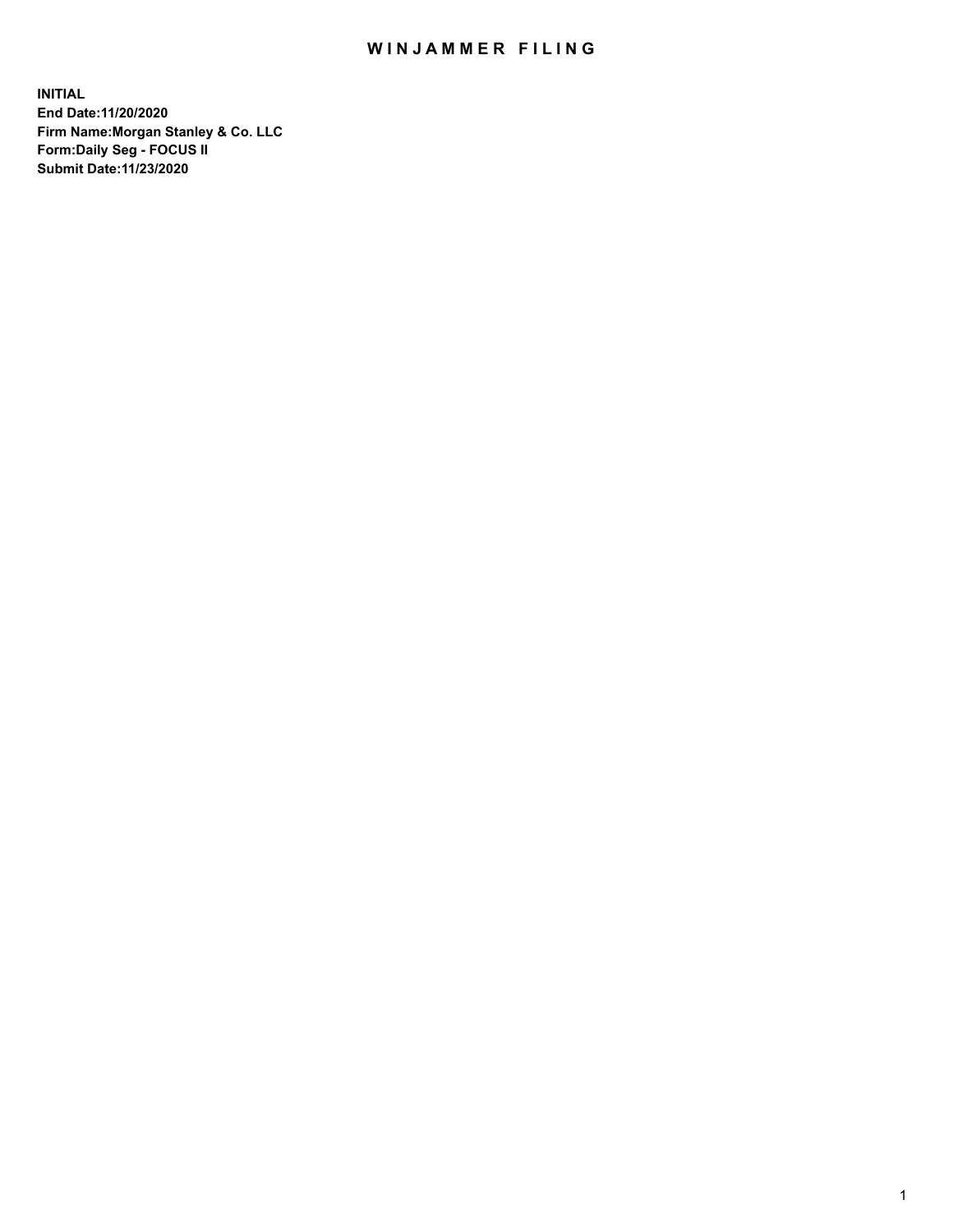**INITIAL End Date:11/20/2020 Firm Name:Morgan Stanley & Co. LLC Form:Daily Seg - FOCUS II Submit Date:11/23/2020 Daily Segregation - Cover Page**

| Name of Company                                                                                                                                                                                                                                                                                                                | Morgan Stanley & Co. LLC                                |
|--------------------------------------------------------------------------------------------------------------------------------------------------------------------------------------------------------------------------------------------------------------------------------------------------------------------------------|---------------------------------------------------------|
| <b>Contact Name</b>                                                                                                                                                                                                                                                                                                            | <b>Ikram Shah</b>                                       |
| <b>Contact Phone Number</b>                                                                                                                                                                                                                                                                                                    | 212-276-0963                                            |
| <b>Contact Email Address</b>                                                                                                                                                                                                                                                                                                   | Ikram.shah@morganstanley.com                            |
| FCM's Customer Segregated Funds Residual Interest Target (choose one):<br>a. Minimum dollar amount: ; or<br>b. Minimum percentage of customer segregated funds required:%; or<br>c. Dollar amount range between: and; or<br>d. Percentage range of customer segregated funds required between: % and %.                        | 235,000,000<br><u>0</u><br>00<br>0 Q                    |
| FCM's Customer Secured Amount Funds Residual Interest Target (choose one):<br>a. Minimum dollar amount: ; or<br>b. Minimum percentage of customer secured funds required:%; or<br>c. Dollar amount range between: and; or<br>d. Percentage range of customer secured funds required between:% and%.                            | 140,000,000<br><u>0</u><br><u>0 0</u><br>0 <sub>0</sub> |
| FCM's Cleared Swaps Customer Collateral Residual Interest Target (choose one):<br>a. Minimum dollar amount: ; or<br>b. Minimum percentage of cleared swaps customer collateral required:% ; or<br>c. Dollar amount range between: and; or<br>d. Percentage range of cleared swaps customer collateral required between:% and%. | 92,000,000<br><u>0</u><br><u>00</u><br>00               |

Attach supporting documents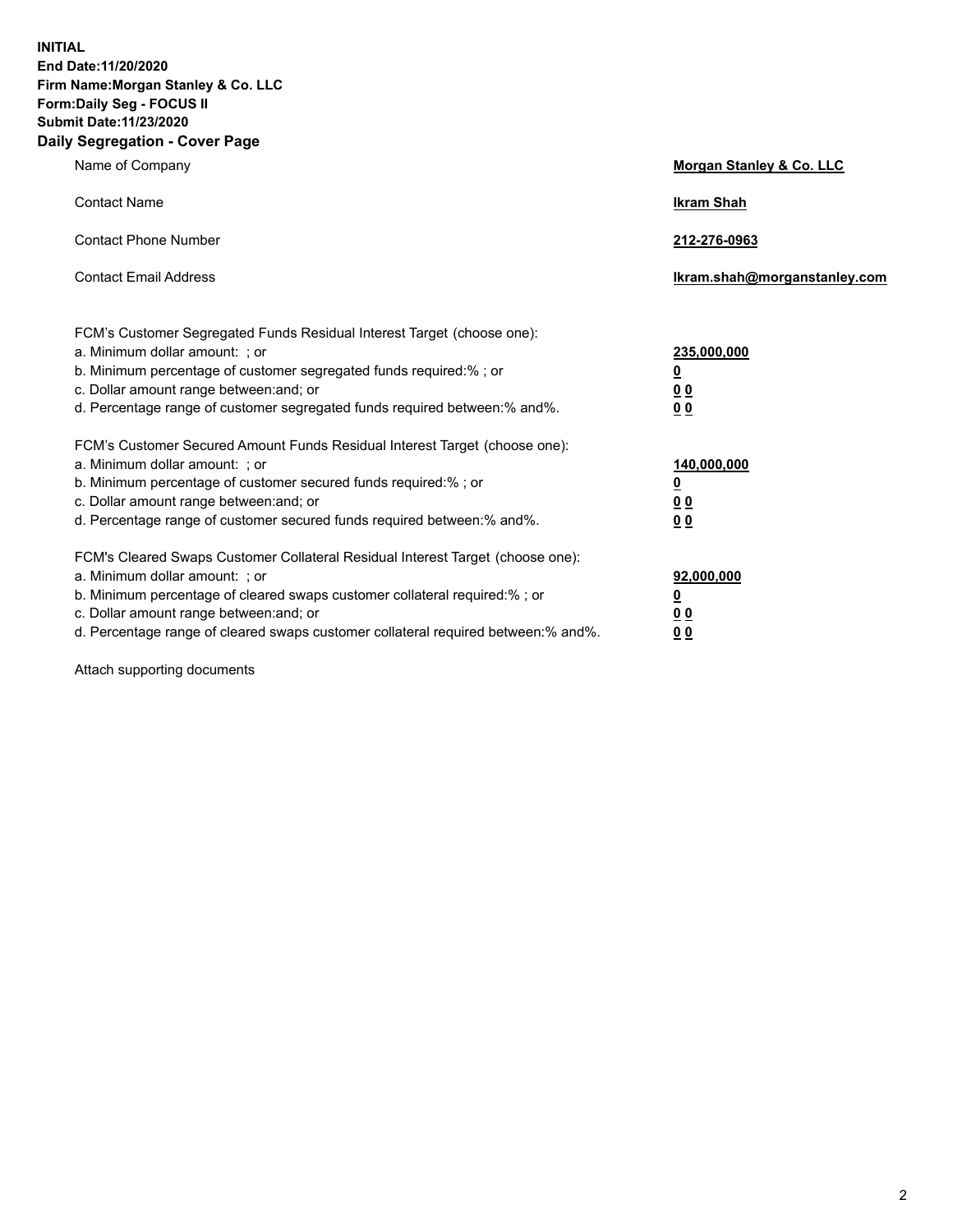## **INITIAL End Date:11/20/2020 Firm Name:Morgan Stanley & Co. LLC Form:Daily Seg - FOCUS II Submit Date:11/23/2020**

## **Daily Segregation - Secured Amounts**

|          | Foreign Futures and Foreign Options Secured Amounts                                                                  |                                   |
|----------|----------------------------------------------------------------------------------------------------------------------|-----------------------------------|
|          | Amount required to be set aside pursuant to law, rule or regulation of a foreign                                     | $0$ [7305]                        |
|          | government or a rule of a self-regulatory organization authorized thereunder                                         |                                   |
| 1.       | Net ledger balance - Foreign Futures and Foreign Option Trading - All Customers                                      |                                   |
|          | A. Cash                                                                                                              | 4,044,447,419 [7315]              |
| 2.       | B. Securities (at market)                                                                                            | 2,647,908,341 [7317]              |
| 3.       | Net unrealized profit (loss) in open futures contracts traded on a foreign board of trade<br>Exchange traded options | 1,040,026,439 [7325]              |
|          | a. Market value of open option contracts purchased on a foreign board of trade                                       | 21,612,273 [7335]                 |
|          | b. Market value of open contracts granted (sold) on a foreign board of trade                                         | -23,452,172 [7337]                |
| 4.       | Net equity (deficit) (add lines 1.2. and 3.)                                                                         | 7,730,542,300 [7345]              |
| 5.<br>6. | Account liquidating to a deficit and account with a debit balances - gross amount                                    | 25,894,018 [7351]                 |
|          | Less: amount offset by customer owned securities                                                                     | -24,978,184 [7352] 915,834 [7354] |
|          | Amount required to be set aside as the secured amount - Net Liquidating Equity                                       | 7,731,458,134 [7355]              |
|          | Method (add lines 4 and 5)                                                                                           |                                   |
| 7.       | Greater of amount required to be set aside pursuant to foreign jurisdiction (above) or line<br>6.                    | 7,731,458,134 [7360]              |
|          | FUNDS DEPOSITED IN SEPARATE REGULATION 30.7 ACCOUNTS                                                                 |                                   |
| 1.       | Cash in banks                                                                                                        |                                   |
|          | A. Banks located in the United States                                                                                | 594,195,437 [7500]                |
|          | B. Other banks qualified under Regulation 30.7                                                                       | 836,926,766 [7520] 1,431,122,203  |
|          |                                                                                                                      | [7530]                            |
| 2.       | Securities                                                                                                           |                                   |
|          | A. In safekeeping with banks located in the United States                                                            | 498,406,746 [7540]                |
|          | B. In safekeeping with other banks qualified under Regulation 30.7                                                   | 32,226,850 [7560] 530,633,596     |
|          |                                                                                                                      | [7570]                            |
| 3.       | Equities with registered futures commission merchants                                                                |                                   |
|          | A. Cash                                                                                                              | 24,579,080 [7580]                 |
|          | <b>B.</b> Securities                                                                                                 | $0$ [7590]                        |
|          | C. Unrealized gain (loss) on open futures contracts                                                                  | -1,018,347 [7600]                 |
|          | D. Value of long option contracts                                                                                    | $0$ [7610]                        |
|          | E. Value of short option contracts                                                                                   | 0 [7615] 23,560,733 [7620]        |
| 4.       | Amounts held by clearing organizations of foreign boards of trade                                                    |                                   |
|          | A. Cash                                                                                                              | $0$ [7640]                        |
|          | <b>B.</b> Securities                                                                                                 | $0$ [7650]                        |
|          | C. Amount due to (from) clearing organization - daily variation                                                      | $0$ [7660]                        |
|          | D. Value of long option contracts                                                                                    | $0$ [7670]                        |
|          | E. Value of short option contracts                                                                                   | 0 [7675] 0 [7680]                 |
| 5.       | Amounts held by members of foreign boards of trade                                                                   |                                   |
|          | A. Cash                                                                                                              | 2,939,990,982 [7700]              |
|          | <b>B.</b> Securities                                                                                                 | 2,117,274,745 [7710]              |
|          | C. Unrealized gain (loss) on open futures contracts                                                                  | 1,041,044,786 [7720]              |
|          | D. Value of long option contracts                                                                                    | 21,612,273 [7730]                 |
|          | E. Value of short option contracts                                                                                   | -23,452,172 [7735] 6,096,470,614  |
|          |                                                                                                                      | [7740]                            |
| 6.       | Amounts with other depositories designated by a foreign board of trade                                               | $0$ [7760]                        |
| 7.       | Segregated funds on hand                                                                                             | $0$ [7765]                        |
| 8.       | Total funds in separate section 30.7 accounts                                                                        | 8,081,787,146 [7770]              |
| 9.       | Excess (deficiency) Set Aside for Secured Amount (subtract line 7 Secured Statement                                  | 350,329,012 [7380]                |
|          | Page 1 from Line 8)                                                                                                  |                                   |

- 10. Management Target Amount for Excess funds in separate section 30.7 accounts **140,000,000** [7780]
- 11. Excess (deficiency) funds in separate 30.7 accounts over (under) Management Target **210,329,012** [7785]

3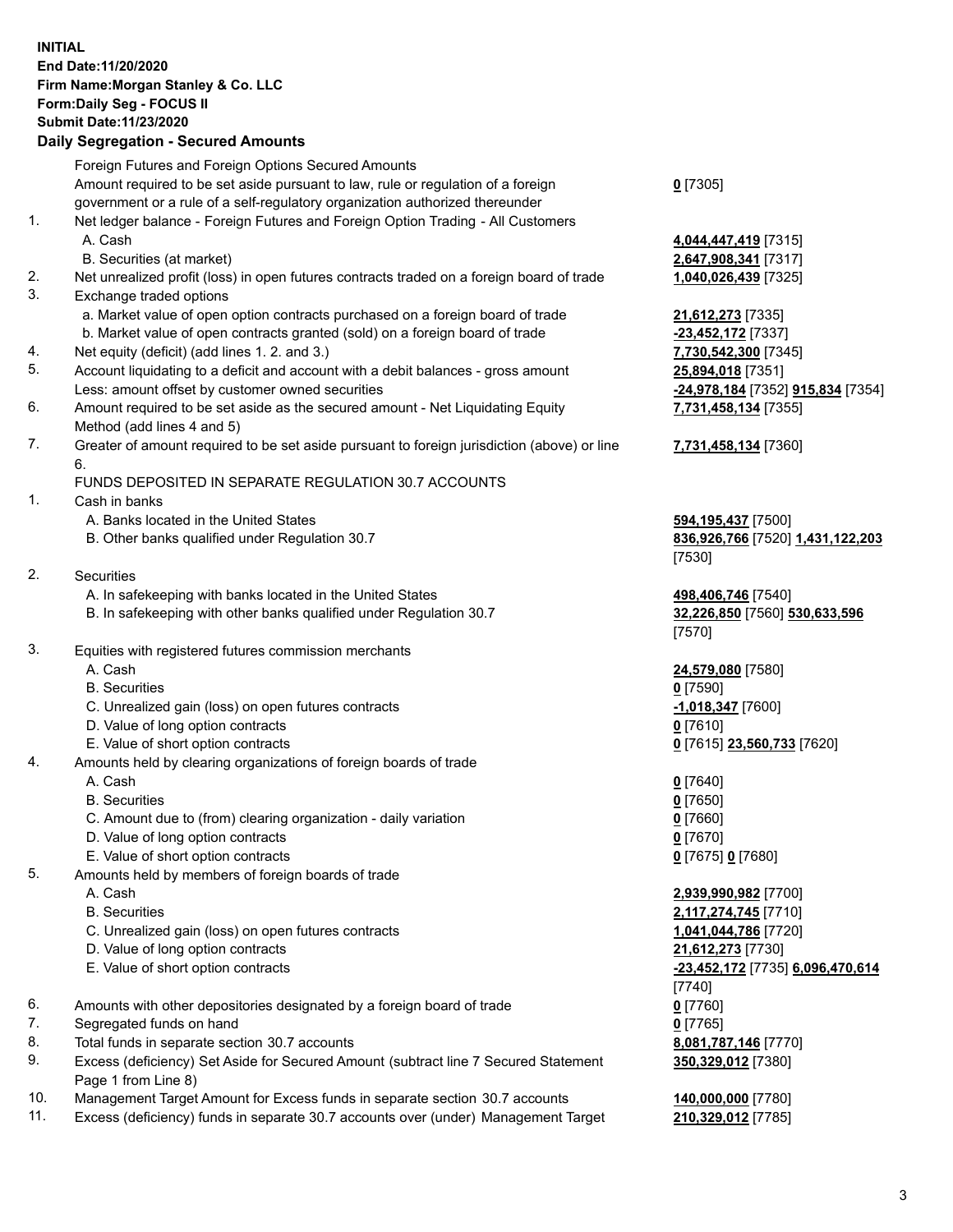|     | <b>INITIAL</b><br>End Date: 11/20/2020<br>Firm Name: Morgan Stanley & Co. LLC<br>Form: Daily Seg - FOCUS II<br>Submit Date: 11/23/2020 |                                                 |
|-----|----------------------------------------------------------------------------------------------------------------------------------------|-------------------------------------------------|
|     | Daily Segregation - Segregation Statement                                                                                              |                                                 |
|     | SEGREGATION REQUIREMENTS(Section 4d(2) of the CEAct)                                                                                   |                                                 |
| 1.  | Net ledger balance                                                                                                                     |                                                 |
|     | A. Cash                                                                                                                                | 15,802,731,984 [7010]                           |
|     | B. Securities (at market)                                                                                                              | 8,569,737,909 [7020]                            |
| 2.  | Net unrealized profit (loss) in open futures contracts traded on a contract market                                                     | 1,879,219,239 [7030]                            |
| 3.  | Exchange traded options                                                                                                                |                                                 |
|     | A. Add market value of open option contracts purchased on a contract market                                                            | 459,247,127 [7032]                              |
|     | B. Deduct market value of open option contracts granted (sold) on a contract market                                                    | -367,305,458 [7033]                             |
| 4.  | Net equity (deficit) (add lines 1, 2 and 3)                                                                                            | 26,343,630,801 [7040]                           |
| 5.  | Accounts liquidating to a deficit and accounts with                                                                                    |                                                 |
|     | debit balances - gross amount                                                                                                          | 205,584,037 [7045]                              |
|     | Less: amount offset by customer securities                                                                                             | <mark>-204,985,972</mark> [7047] 598,065 [7050] |
| 6.  | Amount required to be segregated (add lines 4 and 5)                                                                                   | 26,344,228,866 [7060]                           |
|     | FUNDS IN SEGREGATED ACCOUNTS                                                                                                           |                                                 |
| 7.  | Deposited in segregated funds bank accounts                                                                                            |                                                 |
|     | A. Cash                                                                                                                                | 4,485,160,308 [7070]                            |
|     | B. Securities representing investments of customers' funds (at market)                                                                 | $0$ [7080]                                      |
|     | C. Securities held for particular customers or option customers in lieu of cash (at                                                    | 994,830,468 [7090]                              |
|     | market)                                                                                                                                |                                                 |
| 8.  | Margins on deposit with derivatives clearing organizations of contract markets                                                         |                                                 |
|     | A. Cash                                                                                                                                | 13,679,016,724 [7100]                           |
|     | B. Securities representing investments of customers' funds (at market)                                                                 | $0$ [7110]                                      |
|     | C. Securities held for particular customers or option customers in lieu of cash (at                                                    | 7,574,907,441 [7120]                            |
|     | market)                                                                                                                                |                                                 |
| 9.  | Net settlement from (to) derivatives clearing organizations of contract markets                                                        | 111,558,762 [7130]                              |
| 10. | Exchange traded options                                                                                                                |                                                 |
|     | A. Value of open long option contracts                                                                                                 | 459,247,127 [7132]                              |
|     | B. Value of open short option contracts                                                                                                | -367,305,458 [7133]                             |
| 11. | Net equities with other FCMs                                                                                                           |                                                 |
|     | A. Net liquidating equity                                                                                                              | 9,303,194 [7140]                                |
|     | B. Securities representing investments of customers' funds (at market)                                                                 | $0$ [7160]                                      |
|     | C. Securities held for particular customers or option customers in lieu of cash (at                                                    | $0$ [7170]                                      |
|     | market)                                                                                                                                |                                                 |
| 12. | Segregated funds on hand                                                                                                               | $0$ [7150]                                      |
| 13. | Total amount in segregation (add lines 7 through 12)                                                                                   | 26,946,718,566 [7180]                           |
| 14. | Excess (deficiency) funds in segregation (subtract line 6 from line 13)                                                                | 602,489,700 [7190]                              |
| 15. | Management Target Amount for Excess funds in segregation                                                                               | 235,000,000 [7194]                              |
| 16. | Excess (deficiency) funds in segregation over (under) Management Target Amount                                                         | 367,489,700 [7198]                              |

16. Excess (deficiency) funds in segregation over (under) Management Target Amount Excess